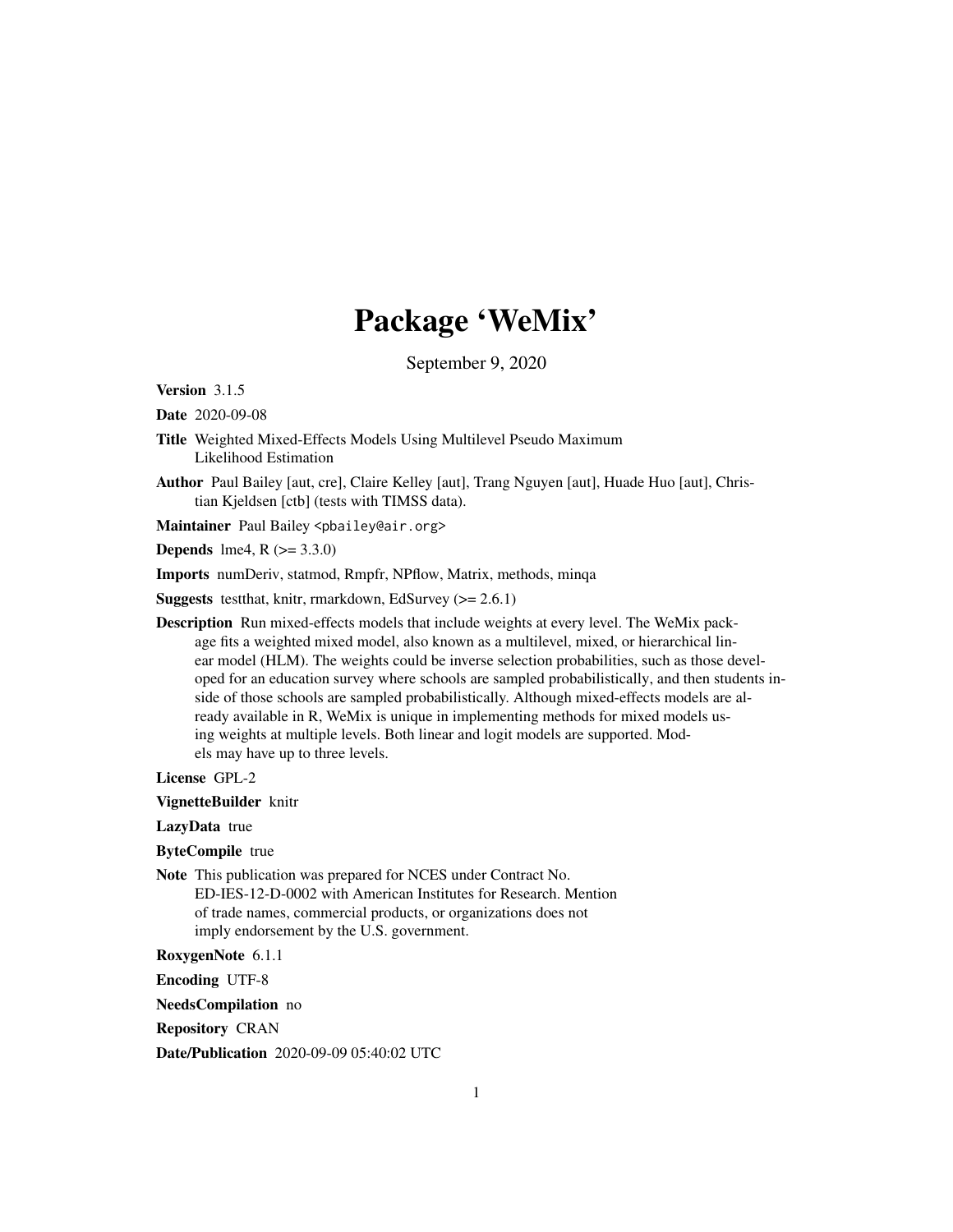### <span id="page-1-0"></span>R topics documented:

| Index |  |
|-------|--|
|       |  |
|       |  |
|       |  |

WeMix-package *Estimate Weighted Mixed-Effects Models*

#### **Description**

The WeMix package estimates mixed-effects models (also called multilevel models, mixed models, or HLMs) with survey weights.

#### Details

This package is unique in allowing users to analyze data that may have unequal selection probability at both the individual and group levels. For linear models, the model is evaluated with a weighted version of the estimating equations used by Bates, Maechler, Bolker, and Walker (2015) in lme4. In the non-linear case, WeMix uses numerical integration (Gauss-Hermite and adaptive Gauss-Hermite quadrature) to estimate mixed-effects models with survey weights at all levels of the model. Note that lme4 is the preferred way to estimate such models when there are no survey weights or weights only at the lowest level, and our estimation starts with parameters estimated in lme4. WeMix is intended for use in cases where there are weights at all levels and is only for use with fully nested data. To start using WeMix, see the vignettes covering the mathematical background of mixed-effects model estimation and use the mix function to estimate models. Use browseVignettes(package="WeMix") to see the vignettes.

#### References

Bates, D., Maechler, M., Bolker, B., & Walker, S. (2015). Fitting Linear Mixed-Effects Models Using lme4. Journal of Statistical Software, 67(1), 1-48. doi:10.18637/jss.v067.i01

Rabe-Hesketh, S., & Skrondal, A. (2006) Multilevel Modelling of Complex Survey Data. Journal of the Royal Statistical Society: Series A (Statistics in Society), 169, 805-827. https://doi.org/10.1111/j.1467- 985X.2006.00426.x

Bates, D. & Pinheiro, J. C. (1998). Computational Methods for Multilevel Modelling. Bell labs working paper.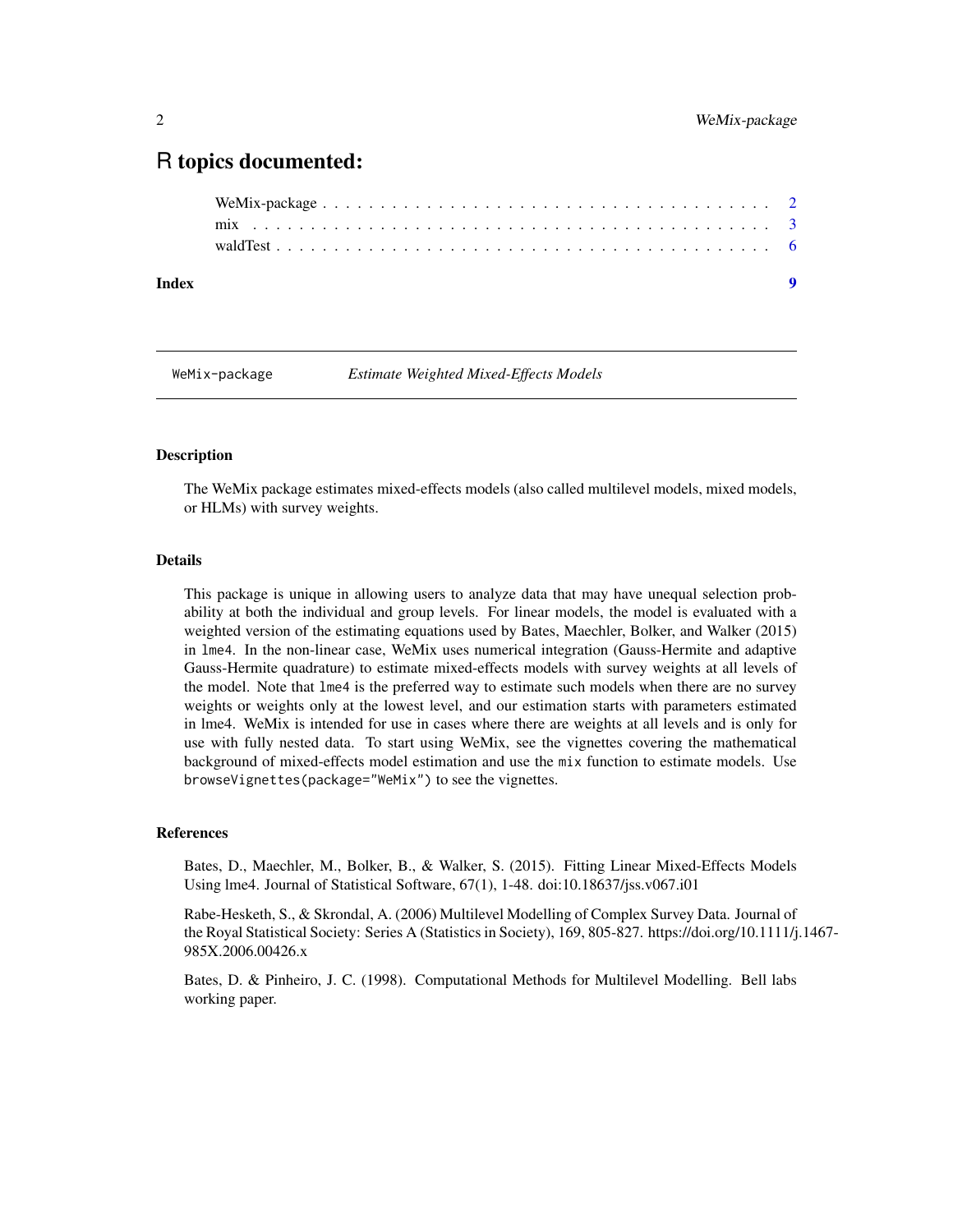#### <span id="page-2-1"></span><span id="page-2-0"></span>Description

Implements a survey weighted mixed-effects model using the provided formula.

#### Usage

```
mix(formula, data, weights, cWeights = FALSE, center_group = NULL,
 center_grand = NULL, max_iteration = 10, nQuad = 13L, run = TRUE,
 verbose = FALSE, acc0 = 120, keepAdapting = FALSE, start = NULL,
  fast = FALSE, family = NULL)
```
#### Arguments

| formula       | a formula object in the style of 1me4 that creates the model.                                                                                                                                                                                                                                                                              |
|---------------|--------------------------------------------------------------------------------------------------------------------------------------------------------------------------------------------------------------------------------------------------------------------------------------------------------------------------------------------|
| data          | a data frame containing the raw data for the model.                                                                                                                                                                                                                                                                                        |
| weights       | a character vector of names of weight variables found in the data frame.                                                                                                                                                                                                                                                                   |
| cWeights      | logical, set to TRUE to use conditional weights. Otherwise, mix expects uncon-<br>ditional weights.                                                                                                                                                                                                                                        |
| center_group  | a list where the name of each element is the name of the aggregation level,<br>and the element is a formula of variable names to be group mean centered;<br>for example to group mean center gender and age within the group student:<br>list("student"= ~gender+age), default value of NULL does not perform any<br>group mean centering. |
| center_grand  | a formula of variable names to be grand mean centered, for example to center<br>the variable education by overall mean of education: ~education. Default is<br>NULL which does no centering.                                                                                                                                               |
| max_iteration | a optional integer, for non-linear models fit by adaptive quadrature which limits<br>number of iterations allowed before quitting. Defaults to 10. This is used be-<br>cause if the liklihood surface is flat, models may run for a very long time without<br>converging.                                                                  |
| nQuad         | an optional integer number of quadrature points to evaluate models solved by<br>adaptive quadrature. Only non-linear models are evaluated with adaptive quadra-<br>ture. See notes for additional guidelines.                                                                                                                              |
| run           | logical; TRUE runs the model while FALSE provides partial output for debugging<br>or testing. Only applies to non-linear models evaluated by adaptive quadrature.                                                                                                                                                                          |
| verbose       | logical, default FALSE; set to TRUE to print results of intermediate steps of adap-<br>tive quadrature. Only applies to non-linear models.                                                                                                                                                                                                 |
| acc0          | integer, the precision of mpfr, default 120. Only applies to non-linear models.                                                                                                                                                                                                                                                            |
| keepAdapting  | logical, set to TRUE when the adaptive quadrature should adapt after every New-<br>ton step. Defaults to FALSE. FALSE should be used for faster (but less accurate)<br>results. Only applies to non-linear models.                                                                                                                         |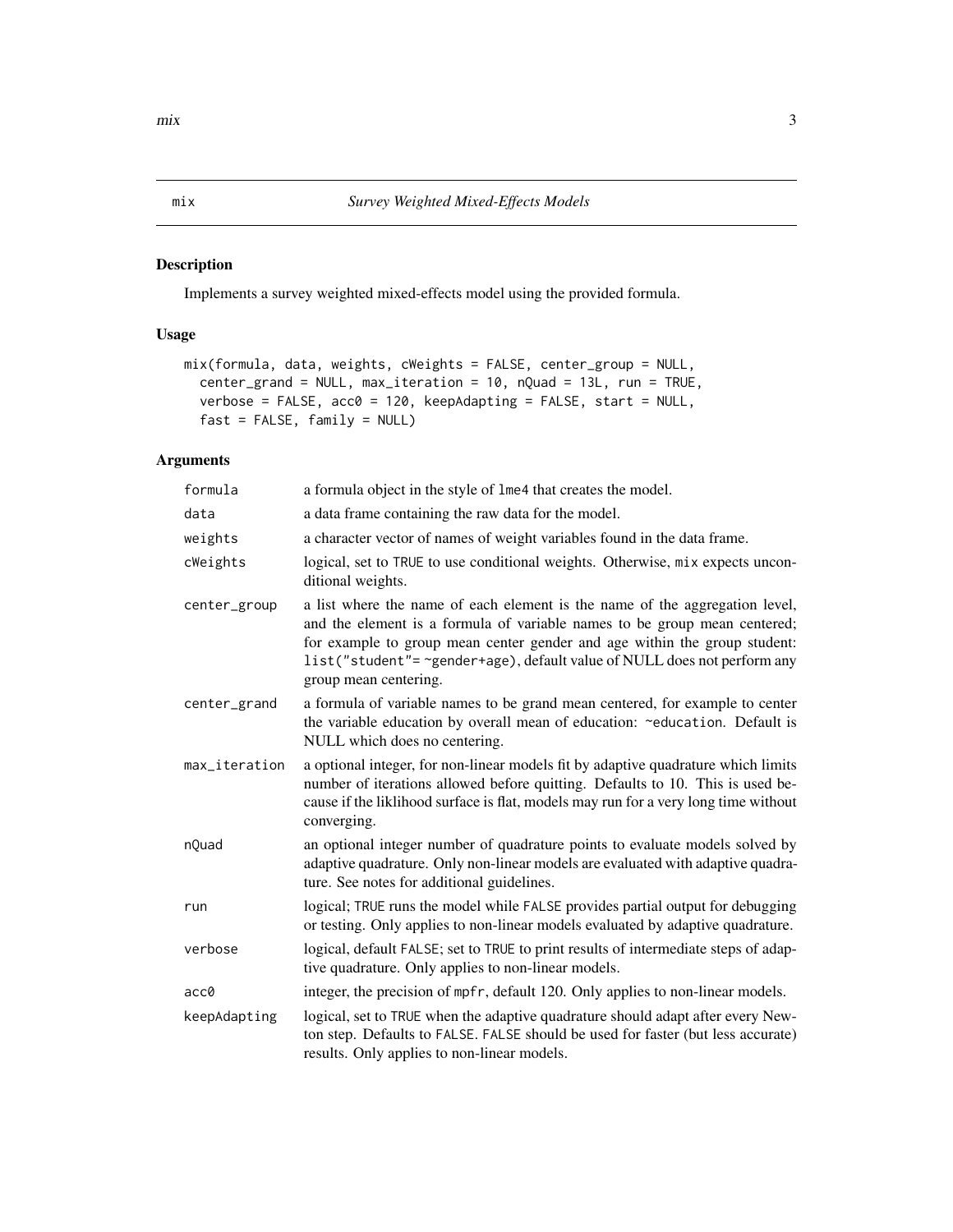| start  | optional numeric vector representing the point at which the model should start<br>optimization; takes the shape of c(coef, vars) from results (see help). |
|--------|-----------------------------------------------------------------------------------------------------------------------------------------------------------|
| fast   | logical; deprecated                                                                                                                                       |
| family | the family; optionally used to specify generalized linear mixed models. Cur-<br>rently only binomial(link="logit") is supported.                          |

#### Details

Linear models are solved using a modification of the analytic solution developed by Bates and Pinheiro (1998). Non-linear models are solved using adaptive quadrature following the method in STATA's GLAMMM (Rabe-Hesketh & Skrondal, 2006). For additional details, see the vignettes *Weighted Mixed Models: Adaptive Quadrature* and *Weighted Mixed Models: Analytical Solution* which provide extensive examples as well as a description of the mathematical basis of the estimation procedure and comparisons to model specifications in other common software. Notes:

- Standard errors of random effect variances are robust; see vignette for details.
- To see the function that is maximized in the estimation of this model, see the section on "Model Fitting" in the *Introduction to Mixed Effect Models With WeMix* vignette.
- When all weights above the individual level are 1, this is similar to a lmer and you should use lme4 because it is much faster.
- If starting coefficients are not provided they are estimated using lme4.
- For non-linear models, when the variance of a random effect is very low  $(<1)$ , WeMix doesn't estimate it, because very low variances create problems with numerical evaluation. In these cases, consider estimating without that random effect.
- The model is estimated by maximum likelihood estimation.
- To choose the number of quadrature points for non-linear model evaluation, a balance is needed between accuracy and speed; estimation time increases quadratically with the number of points chosen. In addition, an odd number of points is traditionally used. We recommend starting at 13 and increasing or decreasing as needed.

#### Value

object of class WeMixResults. This is a list with elements:

| lnlf       | function, the likelihood function.                                             |
|------------|--------------------------------------------------------------------------------|
| lnl        | numeric, the log-likelihood of the model.                                      |
| coef       | numeric vector, the estimated coefficients of the model.                       |
| ranefs     | the group-level random effects.                                                |
| <b>SE</b>  | the standard errors of the fixed effects, robust if robust SE was set to true. |
| vars       | numeric vector, the random effect variances.                                   |
| theta      | the theta vector.                                                              |
| call       | the original call used.                                                        |
| levels     | integer, the number of levels in the model.                                    |
| <b>ICC</b> | numeric, the intraclass correlation coefficient.                               |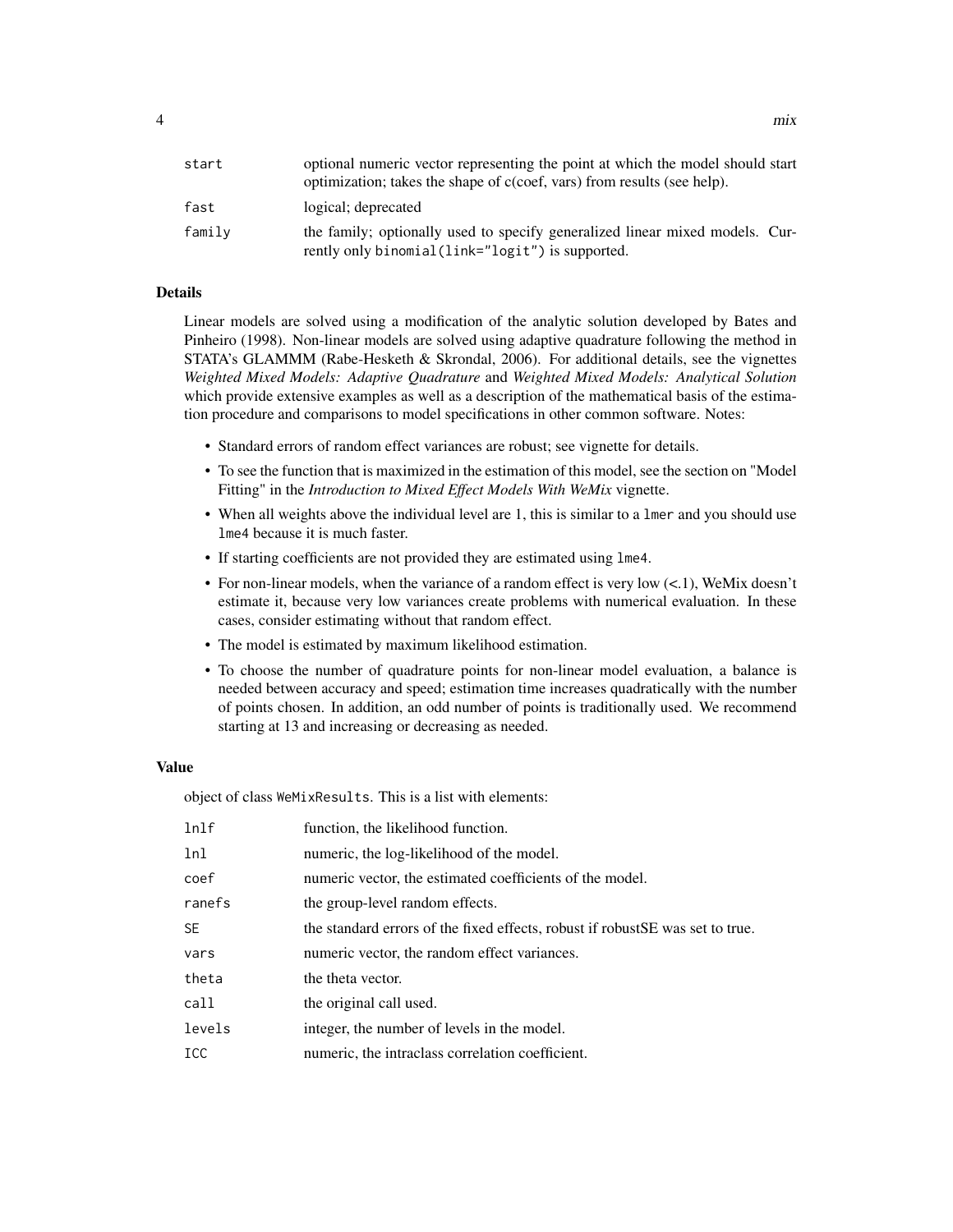$\frac{1}{5}$ 

| <b>CMODE</b> | the conditional mean of the random effects.                                           |
|--------------|---------------------------------------------------------------------------------------|
| invHessian   | inverse of the second derivative of the likelihood function.                          |
| ICC          | the interclass correlation.                                                           |
| is_adaptive  | logical, indicates if adaptive quadrature was used for estimation.                    |
| sigma        | the sigma value.                                                                      |
| ngroups      | the number of observations in each group.                                             |
| varDF        | the variance data frame in the format of the variance data frame returned by<br>lme4. |
| varVC        | the variance-covariance matrix of the random effects.                                 |
| cov_mat      | the variance-covariance matrix of the fixed effects.                                  |
| var_theta    | the variance covariance matrix of the theta terms.                                    |

#### Author(s)

Paul Bailey, Claire Kelley, and Trang Nguyen

#### Examples

```
## Not run:
library(lme4)
data(sleepstudy)
ss1 <- sleepstudy
# Create weights
ss1$W1 <- ifelse(ss1$Subject %in% c(308, 309, 310), 2, 1)
ss1$W2 <- 1
# Run random-intercept 2-level model
two_level <- mix(Reaction ~ Days + (1|Subject), data=ss1, weights=c("W1", "W2"))
#Run random-intercept 2-level model with group-mean centering
grp_centered <- mix(Reaction ~ Days + (1|Subject), data=ss1,
                   weights = c("W1", "W2"),
                    center_group = list("Subject" = ~Days))
#Run three level model with random slope and intercept.
#add group variables for 3 level model
ss1$Group <- 3
ss1$Group <- ifelse(as.numeric(ss1$Subject) %% 10 < 7, 2, ss1$Group)
ss1$Group <- ifelse(as.numeric(ss1$Subject) %% 10 < 4, 1, ss1$Group)
# level-3 weights
ss1$W3 <- ifelse(ss1$Group == 2, 2, 1)
three_level <- mix(Reaction ~ Days + (1|Subject) + (1+Days|Group), data=ss1,
                   weights=c("W1", "W2", "W3"))
# Conditional Weights
# use vignette example
```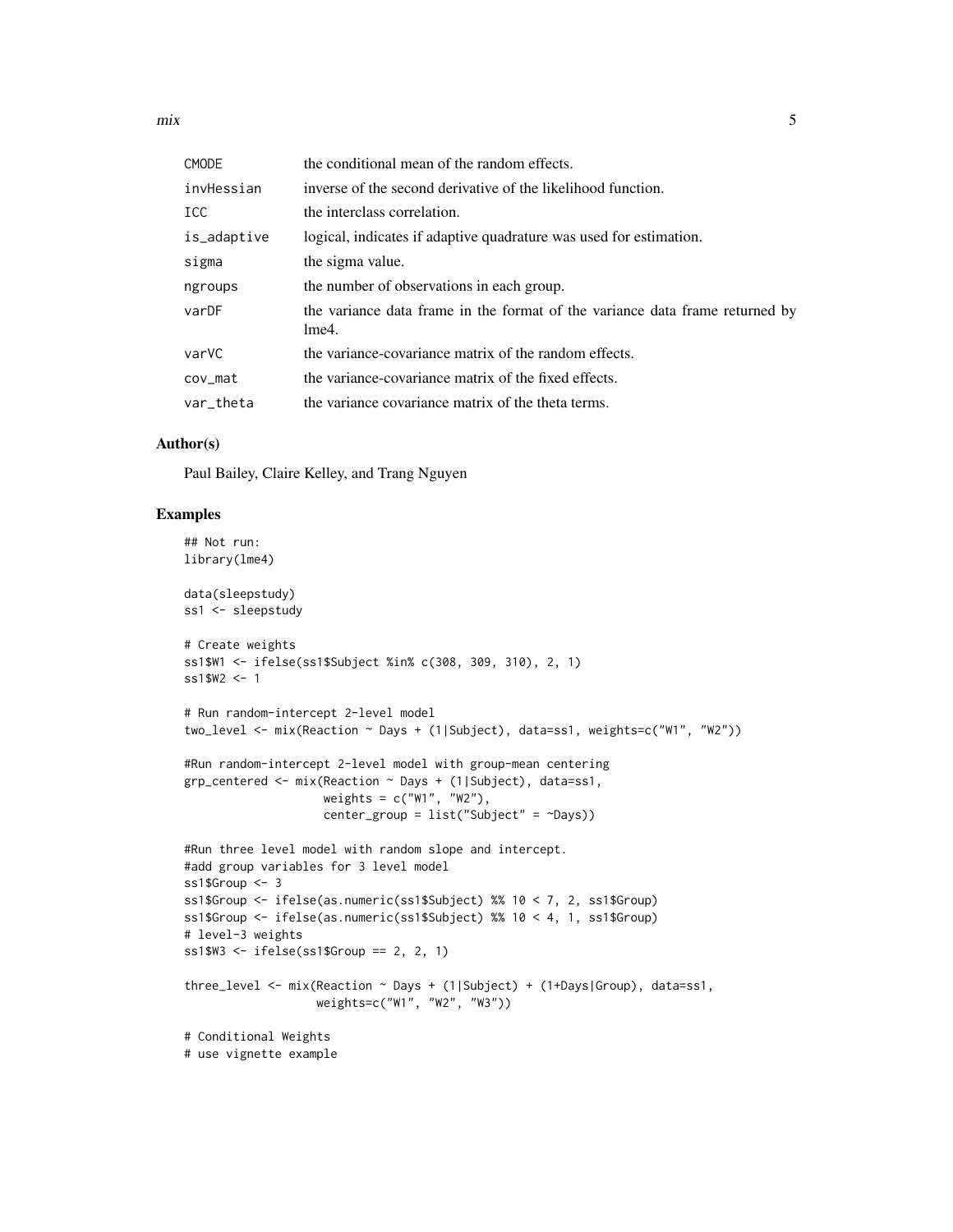```
library(EdSurvey)
#read in data
downloadPISA("~/", year=2012)
cntl <- readPISA("~/PISA/2012", countries="USA")
data <- getData(cntl,c("schoolid","pv1math","st29q03","sc14q02","st04q01",
                       "escs","w_fschwt","w_fstuwt"),
                omittedLevels=FALSE, addAttributes=FALSE)
# Remove NA and omitted Levels
om <- c("Invalid", "N/A", "Missing", "Miss", NA, "(Missing)")
for (i in 1:ncol(data)) {
  data <- data[!data[,i] %in% om,]
}
#relevel factors for model
data$st29q03 <- relevel(data$st29q03, ref="Strongly agree")
data$sc14q02 <- relevel(data$sc14q02, ref="Not at all")
# run with unconditional weights
m1u <- mix(pv1math ~ st29q03 + sc14q02 +st04q01+escs+ (1|schoolid), data=data,
           weights=c("w_fstuwt", "w_fschwt"))
summary(m1u)
# conditional weights
data$pwt2 <- data$w_fschwt
data$pwt1 <- data$w_fstuwt / data$w_fschwt
# run with conditional weights
m1c <- mix(pv1math ~ st29q03 + sc14q02 +st04q01+escs+ (1|schoolid), data=data,
            weights=c("pwt1", "pwt2"), cWeights=TRUE)
summary(m1c)
# the results are, up to rounding, the same in m1u and m1c, only the calls are different
```
## End(Not run)

waldTest *Mixed Model Wald Tests*

#### Description

This function calculates the Wald test for either fixed effects or variance parameters.

#### Usage

```
waldTest(fittedModel, type = c("beta", "Lambda"), coefs = NA,
 hypothesis = NA)
```
<span id="page-5-0"></span>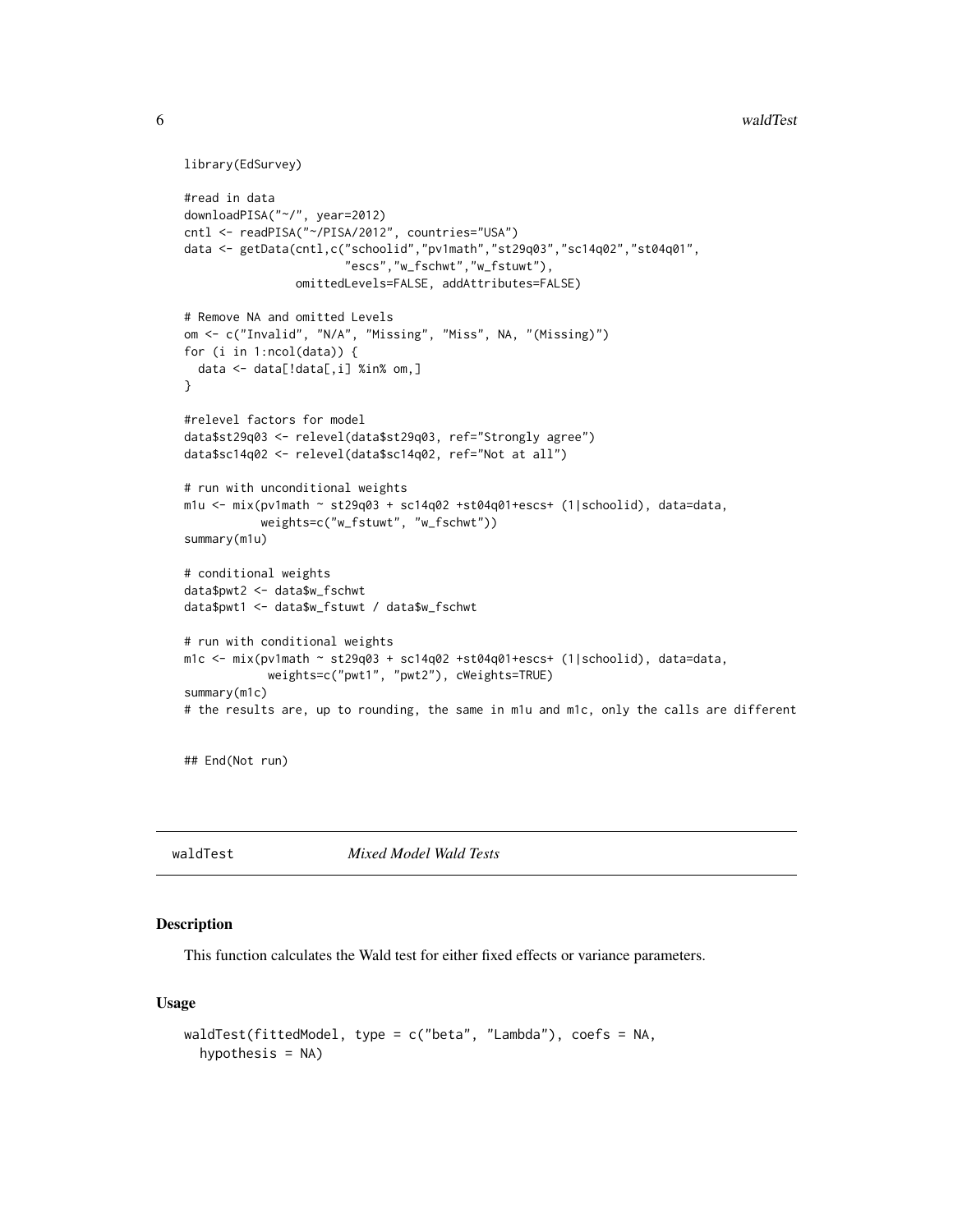#### <span id="page-6-0"></span>waldTest 7 and 7 and 7 and 7 and 7 and 7 and 7 and 7 and 7 and 7 and 7 and 7 and 7 and 7 and 7 and 7 and 7 and 7 and 7 and 7 and 7 and 7 and 7 and 7 and 7 and 7 and 7 and 7 and 7 and 7 and 7 and 7 and 7 and 7 and 7 and 7 a

#### Arguments

| fittedModel | a model of class WeMixResults that is the result of a call to mix                                                                                                                                                                                                                                 |
|-------------|---------------------------------------------------------------------------------------------------------------------------------------------------------------------------------------------------------------------------------------------------------------------------------------------------|
| type        | a string, one of "beta" (to test the fixed effects) or "Lambda" (to test the variance-<br>covariance parameters for the random effects)                                                                                                                                                           |
| coefs       | a vector containing the names of the coefficients to test. For type="beta" these<br>must be the variable names exactly as they appear in the fixed effects table of the<br>summary. For type="Lambda" these must be the names exactly as they appear<br>in the theta element of the fitted model. |
| hypothesis  | the hypothesized values of beta or Lambda. If NA (the default) 0 will be used.                                                                                                                                                                                                                    |

#### Details

By default this function tests against the null hypothesis that all coefficients are zero. To identify which coefficients to test use the name exactly as it appears in the summary of the object.

#### Value

Object of class WeMixWaldTest. This is a list with the following elements:

| wald | the value of the test statistic.                                                                                                                                                        |
|------|-----------------------------------------------------------------------------------------------------------------------------------------------------------------------------------------|
| р    | the p-value for the test statistic. Based on the probabilty of the test statistic under<br>the chi-squared distribution.                                                                |
| df   | degrees of freedom used to calculate p-value.                                                                                                                                           |
| Н0   | The vector (for a test of beta) or matrix (for tests of Lambda) containing the null<br>hypothesis for the test.                                                                         |
| HA   | The vector (for a test of beta) or matrix (for tests of Lambda) containing the<br>alternative hypothesis for the test (i.e. the values calculated by the fitted model<br>being tested.) |

#### Examples

```
## Not run:
library(lme4) #to use the example data
sleepstudyU <- sleepstudy
sleepstudyU$weight1L1 <- 1
sleepstudyU$weight1L2 <- 1
wm0 <- mix(Reaction ~ Days + (1|Subject), data=sleepstudyU,
           weights=c("weight1L1", "weight1L2"))
wm1 <- mix(Reaction ~ Days + (1 +Days|Subject), data=sleepstudyU,
          weights=c("weight1L1", "weight1L2"))
waldTest(wm0, type="beta") #test all betas
#test only beta for days
waldTest(wm0, type="beta", coefs="Days")
#test only beta for intercept against hypothesis that it is 1
waldTest(wm0, type="beta", coefs="(Intercept)", hypothesis=c(1))
waldTest(wm1,type="Lambda") #test all values of Lambda
```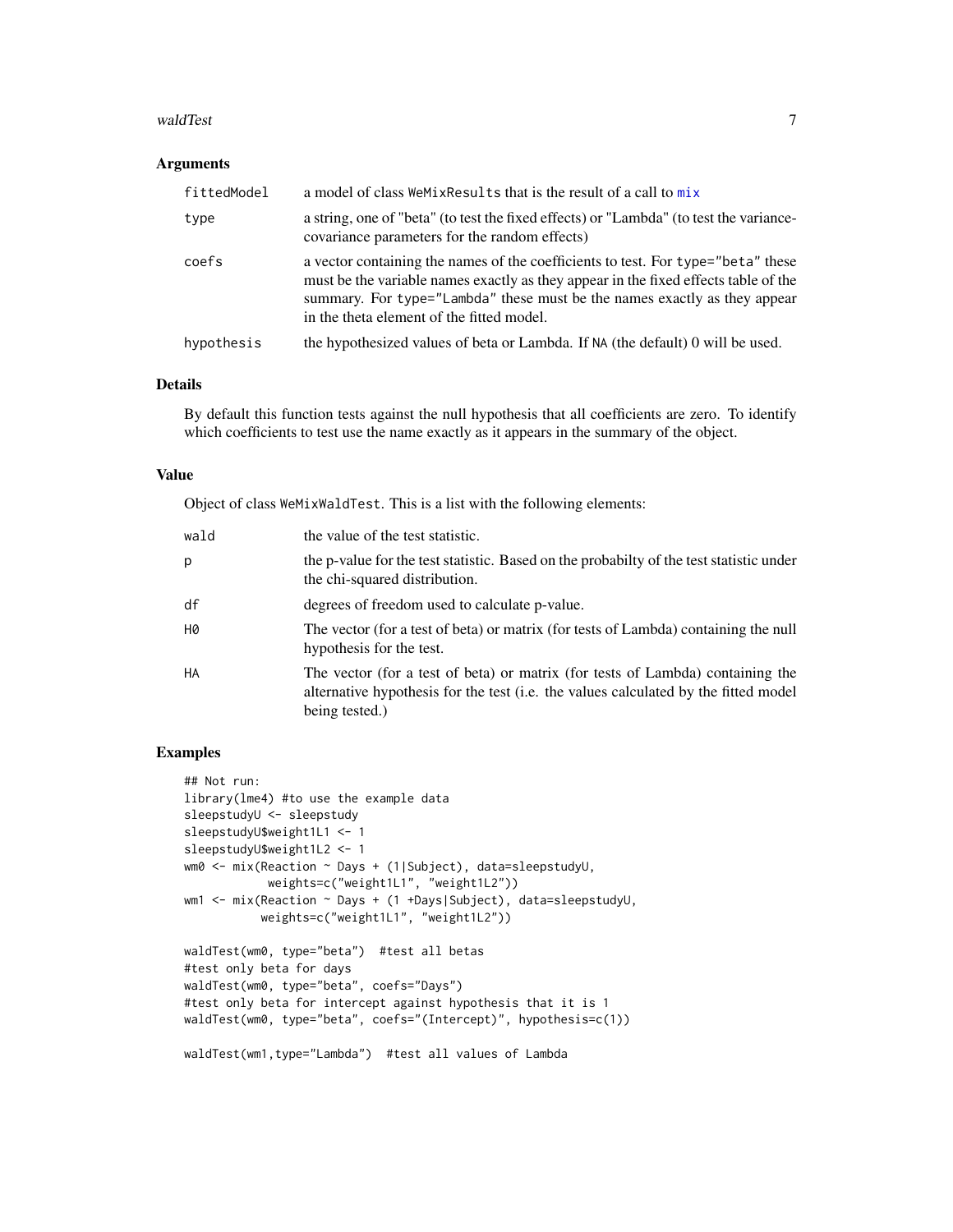#### 8 waldTest

```
#test only some Lambdas.The names are the same as names(wm1$theta)
waldTest(wm1,type="Lambda", coefs="Subject.(Intercept)")
#specify test values
waldTest(wm1,type="Lambda", coefs="Subject.(Intercept)", hypothesis=c(1))
```
## End(Not run)